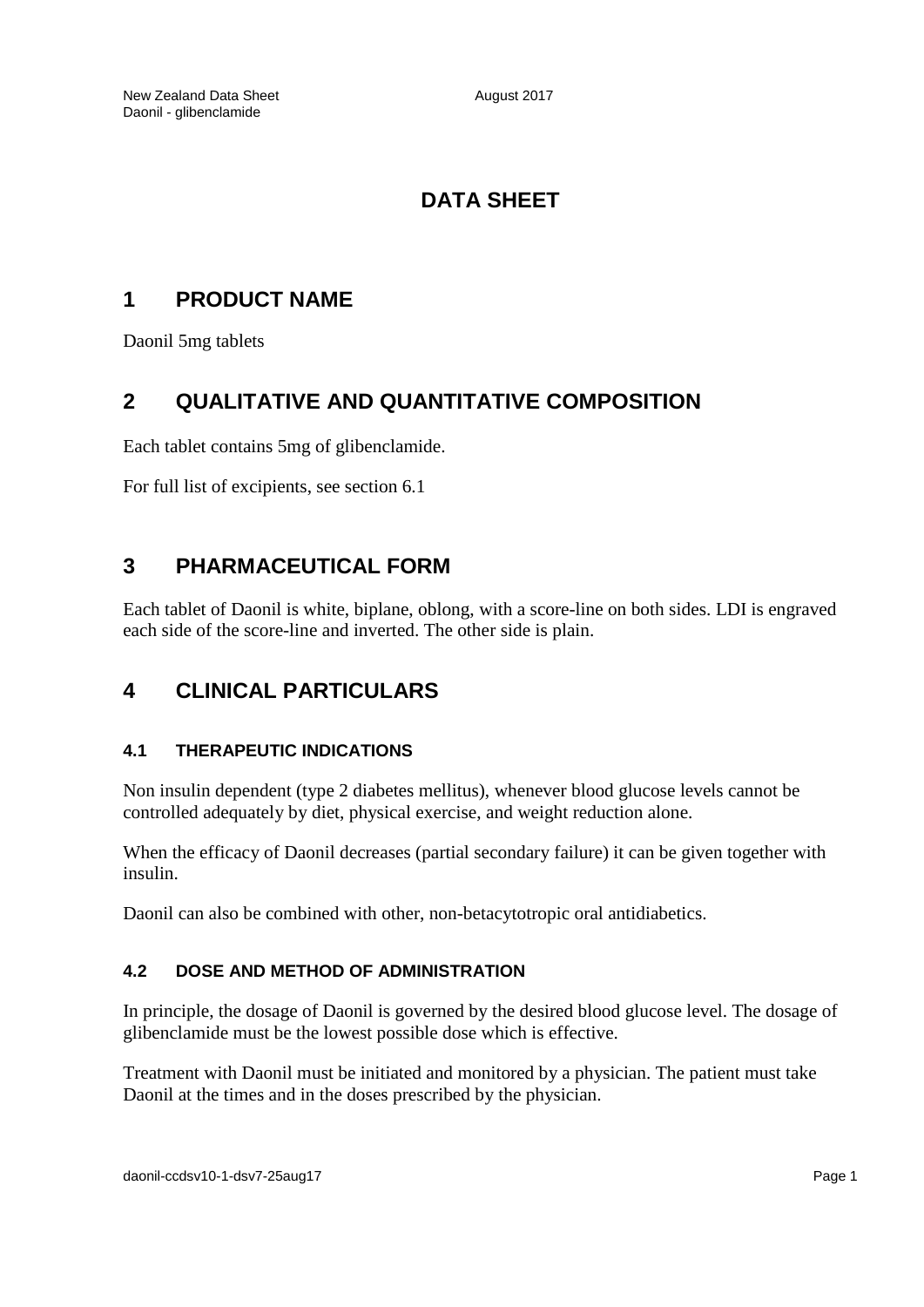Mistakes, e.g. forgetting to take a dose, must never be corrected by subsequently taking a larger dose. Measures for dealing with such mistakes (in particular forgetting a dose or skipping a meal) or in the event that a dose cannot be taken at the prescribed time must be discussed and agreed between physician and patient beforehand.

If it is discovered that too high a dose or an extra dose of Daonil has been taken, a physician must be notified immediately.

#### **Initial Dose and Dose Titration**

Usual initial dose: ½ to 1 tablet Daonil once daily.

It is recommended that treatment be started with the smallest possible dose. This applies in particular to patients who are prone to hypoglycaemia (see Section 4.4) or who weigh less than 50 kg.

If necessary, the daily dose can be raised. It is recommended that the dose be increased gradually, i.e. in increments of no more than ½ tablet Daonil and at intervals of one to two weeks, and that the increase be guided by regular blood glucose monitoring.

#### **Dose Range in Patients with Well-controlled Diabetes; Maximum Doses**

Usual single dose: ½ to 2 tablets Daonil. A single dose of 2 tablets Daonil must not be exceeded. Larger daily doses must be divided into at least two separate single doses.

Usual daily dose: 1 to 2 tablets Daonil. Exceeding a total daily dose of 3 tablets Daonil is not recommended, because higher daily doses of up to 4 tablets Daonil are more effective only in exceptional cases.

## **Distribution of Doses**

Timing and distribution of doses are to be decided by the physician, taking into consideration the patient's current life-style.

Normally a single daily dose of Daonil is sufficient.

It is recommended that daily doses of up to 2 tablets Daonil be taken before a substantial breakfast or before the first main meal, and any remaining portions of the total daily dose before the evening meal.

It is very important not to skip meals after the tablets have been taken.

## **Dosage in Young Adults with Type 2 Diabetes Mellitus**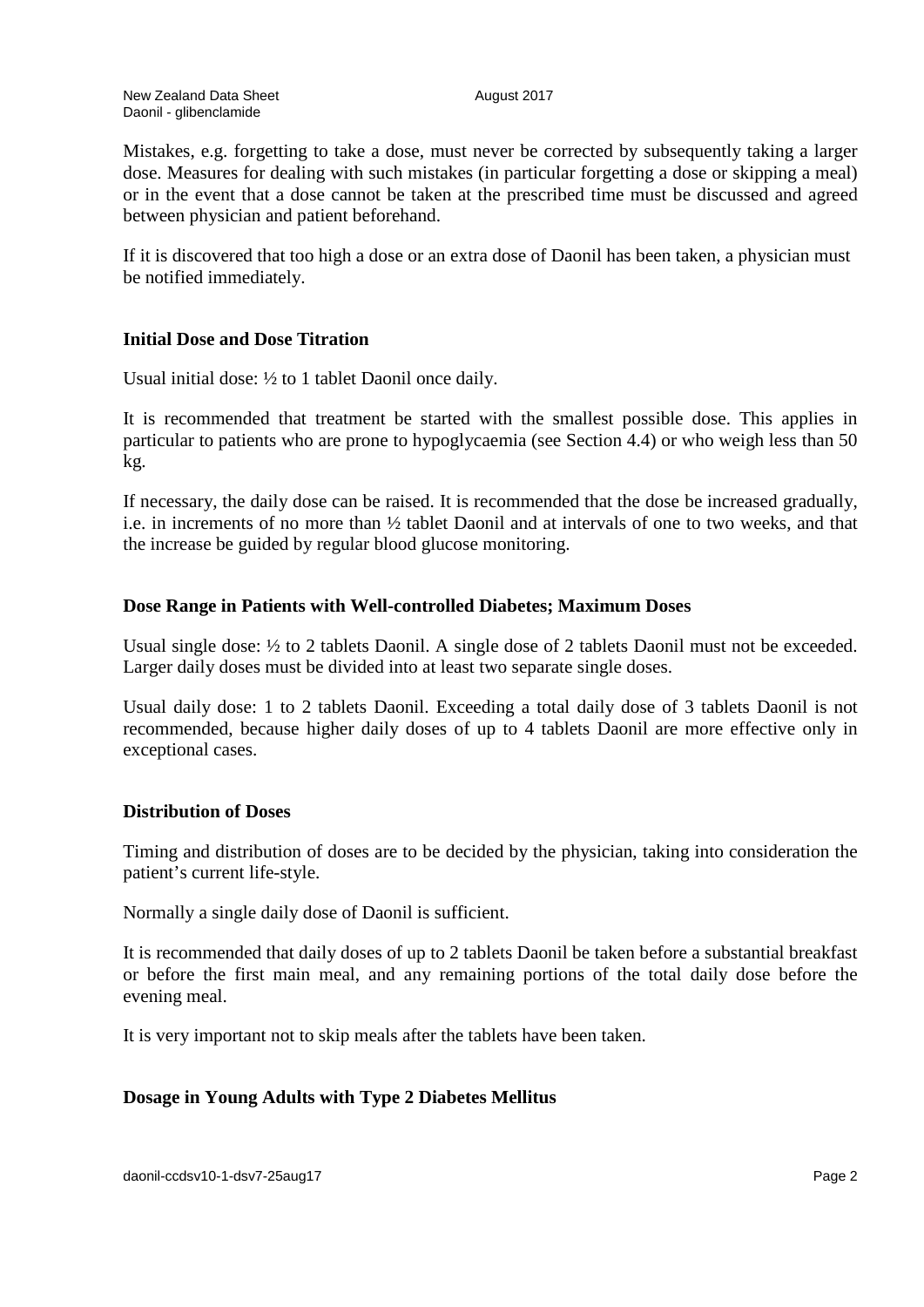Dosage is basically the same as for older adults.

#### **Secondary Dosage Adjustment**

As an improvement in control of diabetes is, in itself, associated with higher insulin sensitivity, glibenclamide requirements may fall as treatment proceeds. To avoid hypoglycaemia, timely dose reduction or cessation of Daonil therapy must therefore be considered.

Correction of dosage must also be considered, whenever

- the patient's weight changes
- the patient's lifestyle changes
- other factors arise, which cause an increased susceptibility to hypoglycaemia or hyperglycaemia (see Section 4.4)

#### **Duration of Treatment**

Treatment with Daonil is normally a long-term therapy.

#### **Changeover from other Oral Antidiabetics to Daonil**

There is no exact dosage relationship between Daonil and other oral antidiabetics. When substituting Daonil for other oral antidiabetics, it is recommended that the procedure be the same as for initial dosage, starting with daily doses of  $\frac{1}{2}$  to 1 tablet Daonil. This applies even in cases when the patient is being switched from the maximum dose of another oral antidiabetic.

Consideration must be given to the potency and duration of action of the previous antidiabetic agent. A break from medication may be required to avoid any summation of effects entailing a risk of hypoglycaemia.

**Note**: Glibenclamide is provided in different pharmaceutical formulations in other countries. The patient is asked to consult a physician before changing over to any other formulation.

#### **Administration**

Daonil tablets must be swallowed whole with sufficient amounts of liquid, e.g. with roughly half to one glass.

## **4.3 CONTRAINDICATION**

Daonil must not be used for

• patients with type 1 (insulin-dependent) diabetes mellitus (for example diabetics with a history of ketoacidosis)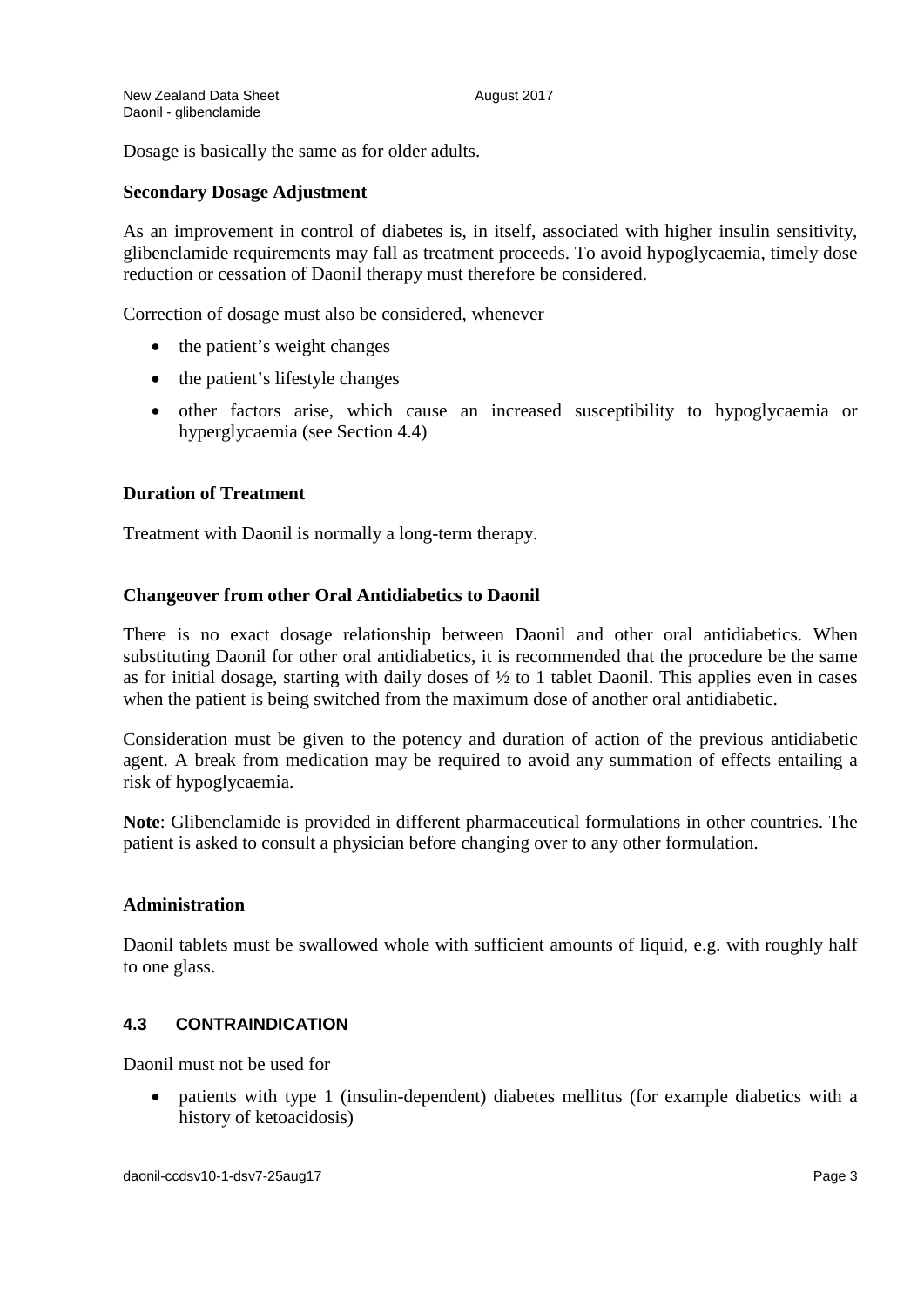- treatment of diabetic ketoacidosis
- treatment of diabetic precoma or coma
- patients with serious renal dysfunction
- patients with serious hepatic dysfunction
- patients hypersensitive to glibenclamide
- patients hypersensitive to any of the excipients
- pregnant women
- breastfeeding woman
- patients treated with bosentan (see Section 4.5)

## **4.4 SPECIAL WARNINGS AND PRECAUTIONS FOR USE**

To achieve the goal of treatment with Daonil - optimal control of blood glucose - adherence to correct diet, regular and sufficient physical exercise and, if necessary, reduction of body weight are just as necessary as regular ingestion of Daonil.

#### **Hypoglycaemic Reactions**

As is necessary during treatment with any blood-glucose-lowering drug, the patient and the physician must be aware of the risk of hypoglycaemia. Patients and responsible family members should be made aware of the clinical signs and symptoms of hyperglycaemia and hypoglycaemia and the prompt action required in the event of such occurrences.

Elderly patients are particularly susceptible to hypoglycaemic action of glucose-lowering drugs. Hypoglycaemia may be difficult to recognise in the elderly. The initial and maintenance dosing should be conservative to avoid hypoglycaemic reactions.

Symptoms of hyperglycaemia include increased urinary frequency, intense thirst, dryness of the mouth and dry skin.

Possible symptoms of hypoglycaemia include intense hunger, nausea, vomiting, sweating, tremor, pareses, sensory disturbances, restlessness, irritability, aggressiveness, depression, confusion, speech disorders, aphasia, visual disturbances, impaired concentration, impaired alertness and reactions, headaches, dizziness, disturbed sleep, helplessness, loss of self-control, delirium, transient neurological disorders such as cerebral convulsion, lassitude, sleepiness, somnolence, loss of consciousness up to and including coma, shallow respiration and bradycardia.

In addition, signs of adrenergic counter-regulation may be present such as sweating, clammy skin, anxiety, tachycardia, hypertension, palpitations, angina pectoris, and cardiac arrhythmias.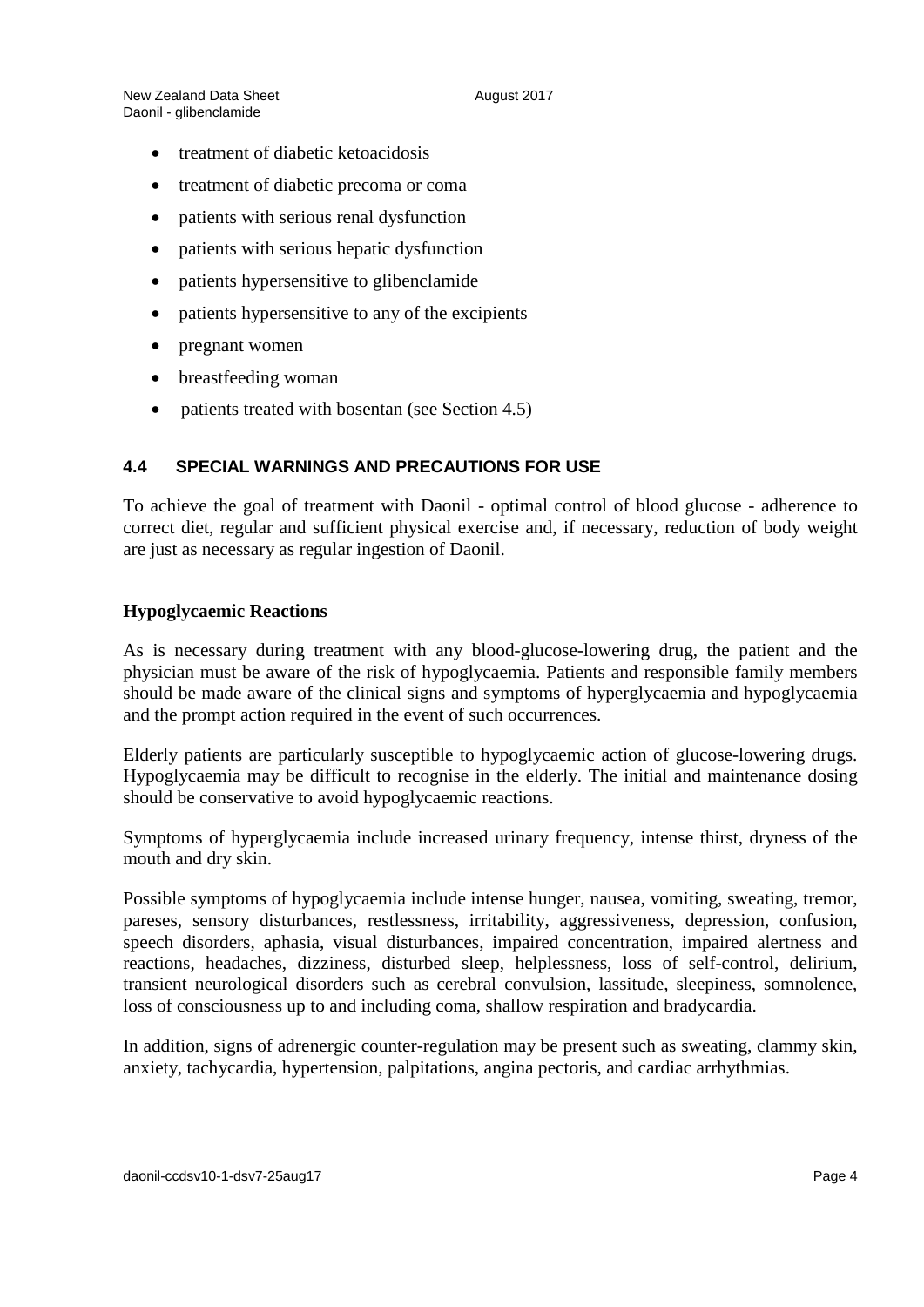The clinical picture of a severe hypoglycaemic attack (very common frequency), may resemble that of a stroke (see Section 4.8). The symptoms of hypoglycaemia nearly always subside when hypoglycaemia is corrected.

During treatment with Daonil, glucose levels in blood and urine must be measured regularly. In addition, it is recommended that regular determinations of the proportion of glycated haemoglobin be carried out.

Monitoring of glucose levels in blood and urine also serves to detect failure of therapy - either primary or secondary.

In accordance with current guidelines (e.g. European NIDDM consensus), the monitoring of certain other parameters is also recommended.

When starting treatment, the patient must be informed about the effects and risks of Daonil and about its interaction with dietary measures and physical exercise; the importance of adequate cooperation must also be stressed.

As is necessary during treatment with any blood-glucose-lowering drug, the patient and the physician must be aware of the risk of hypoglycaemia.

Factors favouring hypoglycaemia include:

- unwillingness of (more commonly in older patients) incapacity of the patient to co-operate
- undernutrition, irregular mealtimes, or missed meals
- alterations of diet or unaccustomed physical exertion
- consumption of alcohol, especially in combination with skipped meals
- impaired renal function
- serious liver dysfunction
- overdosage with Daonil
- uncompensated disorders of the endocrine system affecting carbohydrate metabolism or counter-regulation of hypoglycaemia (as for example in certain disorders of thyroid function and in anterior pituitary or adrenocortical insufficiency)
- concurrent administration of certain other medicines (see Section 4.5)
- treatment with Daonil in the absence of any indication

The patient must inform the physician about such factors and about hypoglycaemic episodes since they may indicate the need for particularly careful monitoring.

If necessary, the dosage of Daonil or the entire therapy must be modified. This also applies whenever illness occurs during therapy or the patient's lifestyle changes.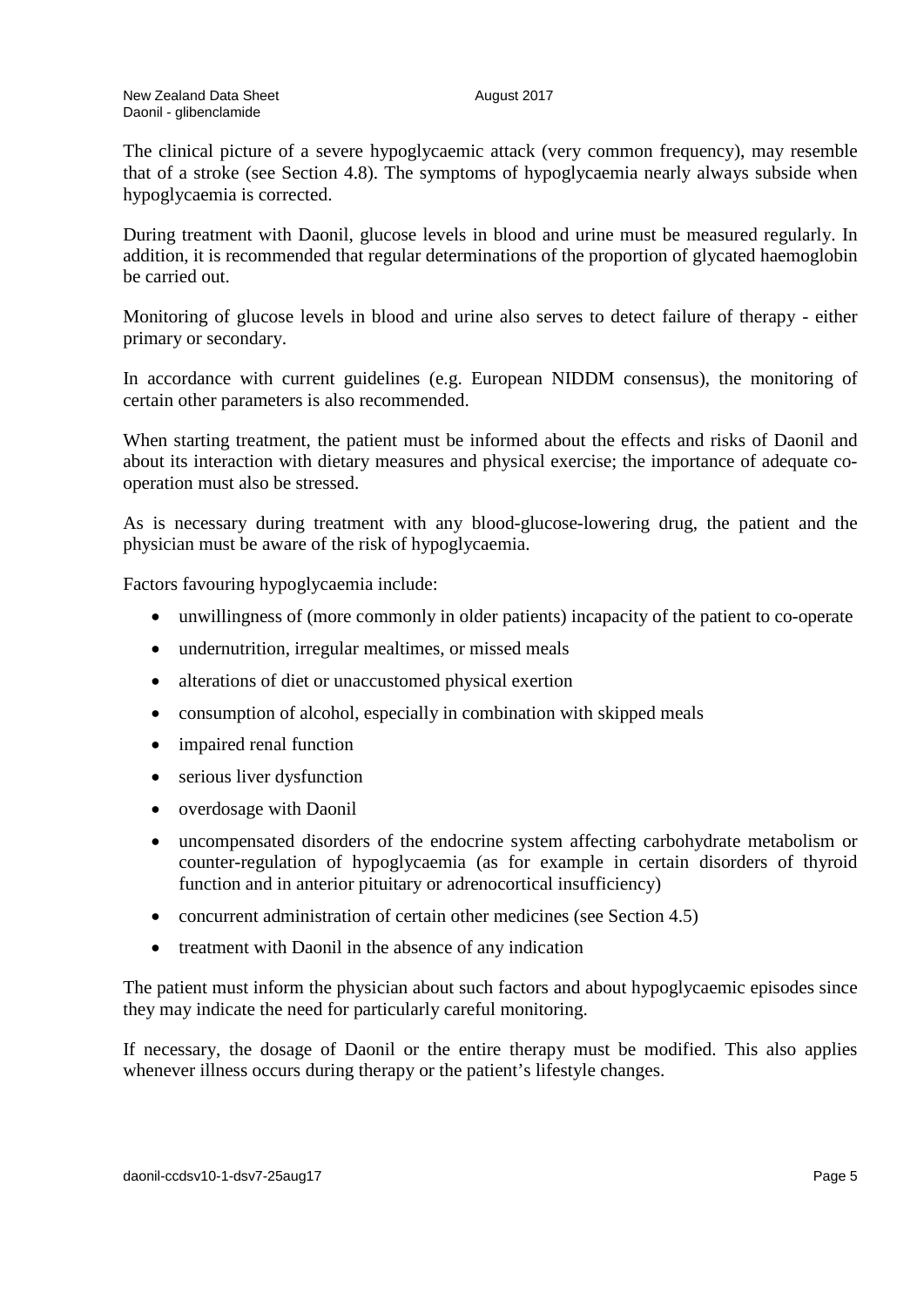Those symptoms of hypoglycaemia which reflect the body's adrenergic counter-regulation (see Section 4.8) may be milder or absent where hypoglycaemia develops gradually, where there is autonomic neuropathy or where the patient is receiving concurrent treatment with beta-blockers, clonidine, reserpine, guanethidine, or other sympatholytic medicines.

Hypoglycaemia can, almost always, be promptly controlled by immediate intake of carbohydrates (glucose or sugar, e.g. in the form of sugar lumps, sugar-sweetened fruit juice or tea). For this purpose, patients must carry in minimum of 20 grams of glucose with them at all times. They may require the assistance of other persons to avoid complications.

Artificial sweeteners are ineffective in controlling hypoglycaemia.

Despite initially successful countermeasures, hypoglycaemia may recur. Patients must, therefore, remain under close observation.

Severe hypoglycaemia, or a protracted episode, which can only be temporarily controlled by usual amounts of sugar, further requires immediate treatment and follow-up by a physician and, in some circumstances, in-patient hospital care.

If treated by different physicians (e.g. hospital stay, after an accident, illness while on holiday), the patients must inform them of their diabetic condition and previous treatment.

In exceptional stress situations (e.g. trauma, surgery, febrile infections), blood glucose regulation may deteriorate, and a temporary change to insulin may be necessary to maintain good metabolic control.

Epidemiological studies suggest that the administration of glibenclamide is associated with an increased risk of cardiovascular mortality, when compared to treatment with metformin or sulphonylureas such as gliclazide. This risk was especially observed in patients with diagnosed coronary diseases.

Persons allergic to other sulphonamide derivatives may develop an allergic reaction to glibenclamide as well.

Daonil must not be used beyond the expiry date.

Medicines must be kept out of the reach of children.

#### **Haemolytic Anaemia**

Treatment of patients with glucose-6-phosphate dehydrogenase (G6PD) deficiency with sulphonylurea agents can lead to haemolytic anaemia. Since glibenclamide belongs to the class of sulphonylurea agents, caution should be used in patients with G6PD-deficiency and a nonsulphonylurea alternative should be considered.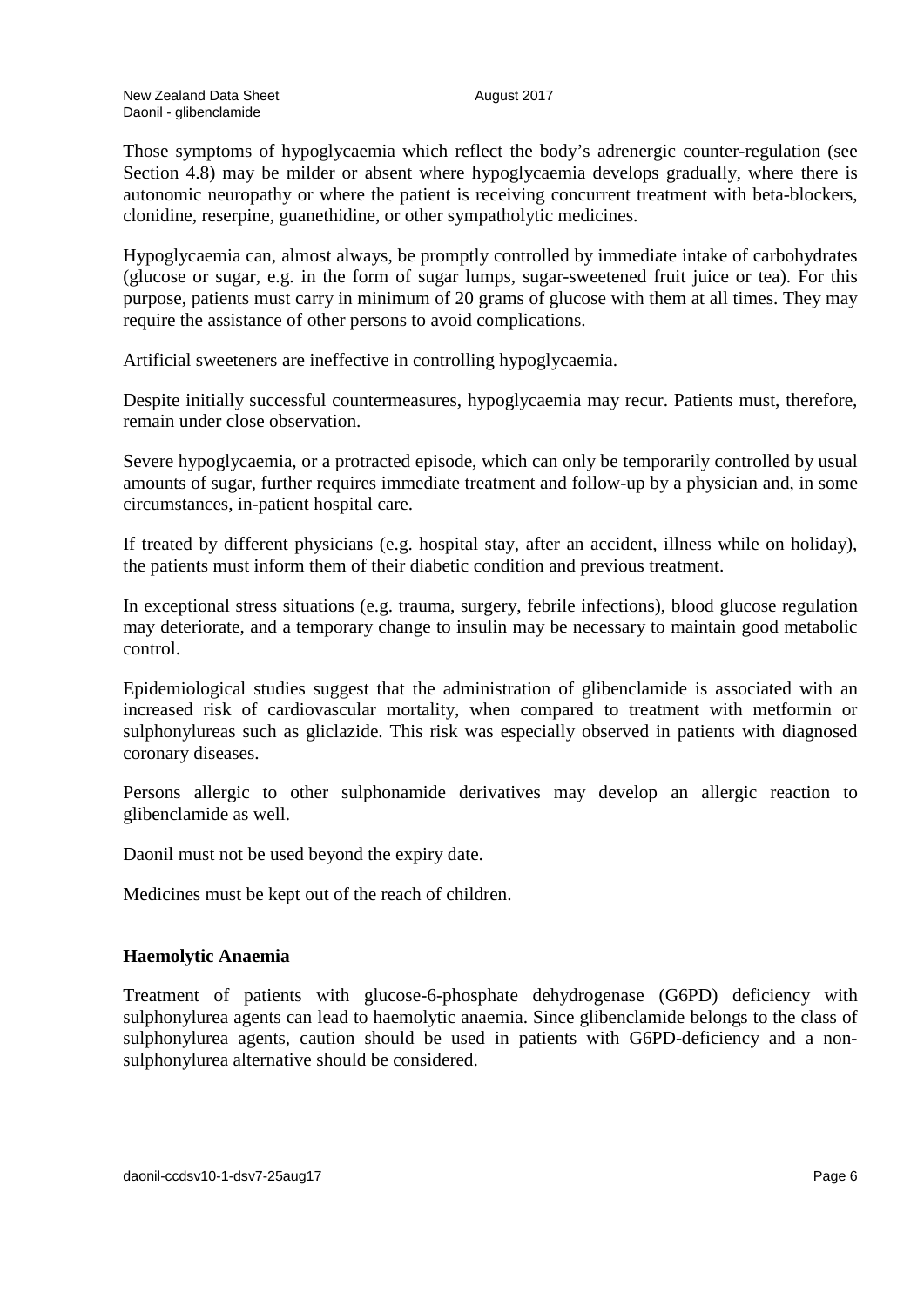## **4.5 INTERACTION WITH OTHER MEDICINES AND OTHER FORMS OF INTERACTION**

An increased incidence of elevated liver enzymes was observed in patients receiving glibenclamide concomitantly with bosentan. Both bosentan and glibenclamide inhibit the bile salt export pump, leading to intracellular accumulation of cytotoxic bile salts. Therefore, this combination should not be used (see Section 4.3).

Glibenclamide is mainly metabolized by CYP2C9 and to a lesser extent by CYP3A4. This should be taken into account when glibenclamide is coadministered with inducers or inhibitors of CYP2C9.

Patients who take or discontinue taking, certain other medicines while undergoing treatment with Daonil may experience changes in blood glucose control.

Potentiation of the blood-glucose-lowering, effect and, thus, in some instances hypoglycaemia may occur when taking other medicines, including: insulin, other oral antidiabetics, ACE inhibitors, alcohol, aminosalicylic acid, anabolic steroids and male sex hormones, azapropazone, beta-receptor blockers, bezafibrate, biguanides, chloramphenicol, clarithromycin, clifibrate, clonidine, co-trimoxazole, coumarin derivatives, cyclophosphamide, disopyramide, fenfluramine, fenyramidol, fibrates, fluoxetine, gemfibrozil, guanethidine, heparin, ifosfamide, MAO inhibitors, miconazole, oxypentifylline (parenteral, in high doses), oxyphenbutazone, para-aminosalicylic acid, phenylbutazone, phenyramidol, phosphamides, probenecid, quinolone antibiotics, ranitidine, reserpine, salicylates, sulphinpyrazone, certain long-acting sulphonamides, tetracycline compounds, tritoqualine and trofosfamide.

Highly protein-bound drugs which may also potentiate the hypoglycaemic action of Daonil due to glibenclamide displacement from plasma proteins, include oral anticoagulants, hydantoins, salicylates and other non-steroidal anti-inflammatory agents.

Weakening of the blood-glucose-lowering effect and, thus, raised blood glucose levels may occur when taking other medicines, including: acetazolamide, adrenaline (epinephrine) and other sympathomimetic agents, alcohol, barbiturates, calcium channel blockers, cimetidine, clonidine, corticosteroids, diazoxide, diuretics, glucagon, isoniazid, large doses of laxatives, nicotinic acid (in high doses), oestrogens, progestogens, phenothiazine derivatives, phenytoin, ranitidine, rifampicin, ritodrine and thyroid hormones.

H2-receptor antagonists, clonidine, and reserpine may lead to either potentiation or weakening of the blood glucose-lowering effect.

Under the influence of sympatholytic medicines such as beta-blockers, clonidine, guanethidine, and reserpine, the signs of adrenergic counter-regulation to hypoglycaemia may be reduced or absent. The symptoms of hypoglycaemia may also be milder or absent where hypoglycaemia develops gradually or where there is autonomic neuropathy.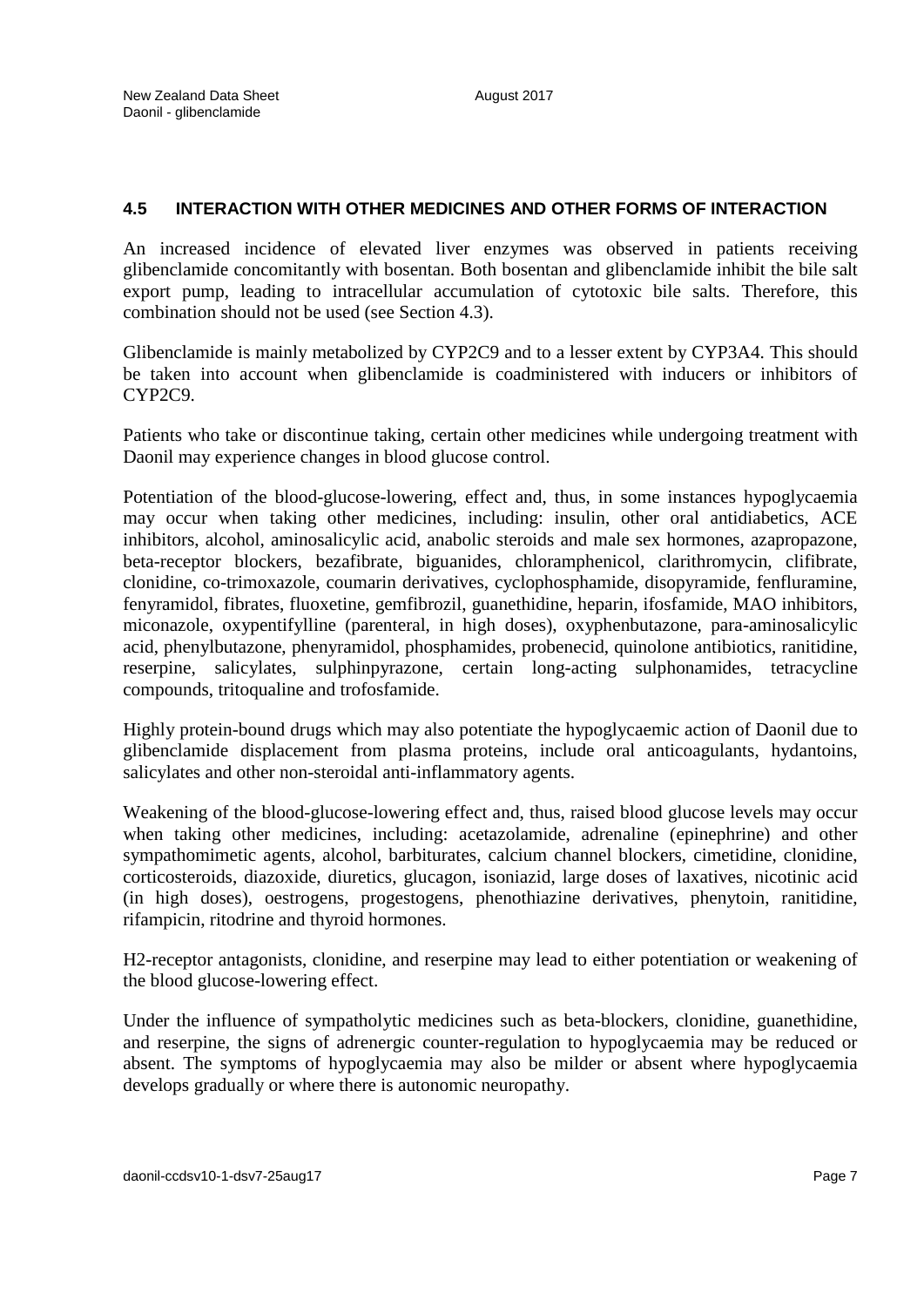In very rare cases, an intolerance to alcohol may occur. Both, acute and chronic alcohol intake, or excessive alcohol ingestion by people who drink occasionally, may attenuate the hypoglycaemic effect of glibenclamide or dangerously potentiate it by delaying its metabolic inactivation. Disulfiram-like reactions have occurred very rarely following the concomitant use of alcohol and glibenclamide.

Glibenclamide may increase cyclosporin plasma concentration and potentially lead to its increased toxicity. Monitoring and dosage adjustment of cyclosporin are therefore recommended when both drugs are co-administered.

Glibenclamide may either potentiate or weaken the effect of coumarin derivatives.

Colesevelam binds to glibenclamide and reduces glibenclamide absorption from the gastrointestinal tract. No interaction was observed when glibenclamide was taken at least 4 hours before colesevelam. Therefore glibenclamide should be administered at least 4 hours prior to colesevelam.

## **4.6 PREGNANCY AND LACTATION**

Daonil must not be taken during pregnancy. The patient must change over to insulin during pregnancy. The sulphonylureas may enter the foetal circulation and cause neonatal hypoglycaemia. In animal studies, embryotoxicity and/or birth defects have been demonstrated.

Patients planning a pregnancy must inform their physician. It is recommended that such patients change over to insulin.

Category C: Drugs which, owing to their pharmacological effects, have caused or may be suspected of causing, harmful effects on the human foetus or neonate without causing malformations. These effects may be reversible. Relevant texts should be consulted for further details.

It is not known whether glibenclamide is excreted in milk or whether it has a harmful effect on the newborn. To prevent possible ingestion with the breast milk, Daonil must not be taken by breastfeeding women. If necessary the patient must change over to insulin, or must stop breastfeeding.

#### **4.7 EFFECTS ON ABILITY TO DRIVE AND USE MACHINES**

Alertness and reactions may be impaired by hypo- or hyperglycaemic episodes, especially when beginning or after altering treatment, or when Daonil is not taken regularly. This may, for example, affect the ability to drive or operate machinery.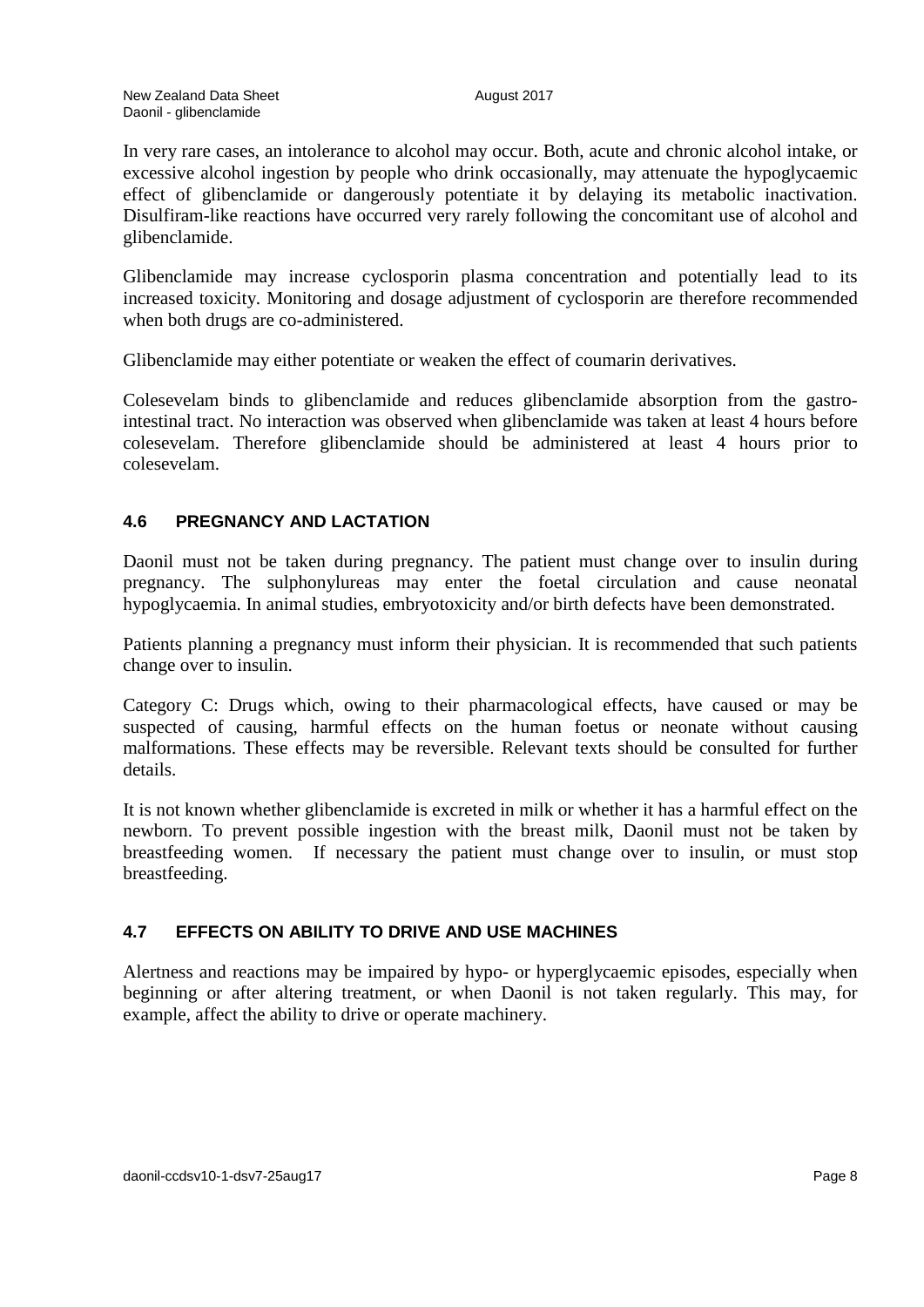## **4.8 UNDESIRABLE EFFECTS**

The following CIOMS frequency rating is used, when applicable: very common  $(\geq 10\%)$ ; common ( $>1$  and  $< 10\%$ ); uncommon ( $> 0.1$  and  $< 1\%$ ); rare ( $> 0.01$  and  $< 0.1\%$ ); very rare ( $< 0.01\%$ ), Not known (cannot be estimated from the available data).

### **Metabolism and Nutrition Disorders**

Hypoglycaemia (very common frequency), sometimes prolonged and even life-threatening, may occur as a result of the blood-glucose-lowering action of Daonil. This happens when there is imbalance between Daonil dosage, carbohydrate intake (diet), physical exercise and other factors influencing metabolism (see Section 4.4).

Possible symptoms of hypoglycaemia include intense hunger, nausea, vomiting, sweating, tremor, pareses, sensory disturbances, restlessness, irritability, aggressiveness, depression, confusion, speech disorders, aphasia, visual disturbances, impaired concentration, impaired alertness and reactions, headaches, dizziness, disturbed sleep, helplessness, loss of self-control, delirium, transient neurological disorders such as cerebral convulsion, lassitude, sleepiness, somnolence, loss of consciousness up to and including coma, shallow respiration and bradycardia.

In addition, signs of adrenergic counter-regulation may be present such as sweating, clammy skin, anxiety, tachycardia, hypertension, palpitations, angina pectoris, and cardiac arrhythmias.

The clinical picture of a severe hypoglycaemic attack (very common frequency) may resemble that of a stroke.

The symptoms of hypoglycaemia nearly always subside when hypoglycaemia is corrected.

In isolated cases, hypersensitivity of the skin to light may occur, and sodium concentrations in the serum may decrease.

#### **Eye Disorders**

Especially at the start of treatment, there may be temporary visual impairment due to the change in blood glucose levels. The cause is a temporary alteration in the turgidity and hence the refractive index of the lens, this being dependent on blood glucose level.

#### **Gastrointestinal Disorders**

Adverse gastrointestinal effects such as nausea, vomiting, epigastric fullness or sensation of pressure, abdominal pain, anorexia, heartburn, dyspepsia and diarrhoea are the most common adverse reactions to glibenclamide, occurring in about 1-2% of patients. Glibenclamide-induced adverse gastrointestinal effects appear to be dose related, may subside following a reduction in dosage and usually do not necessitate discontinuing Daonil. Pancreatitis has been reported rarely.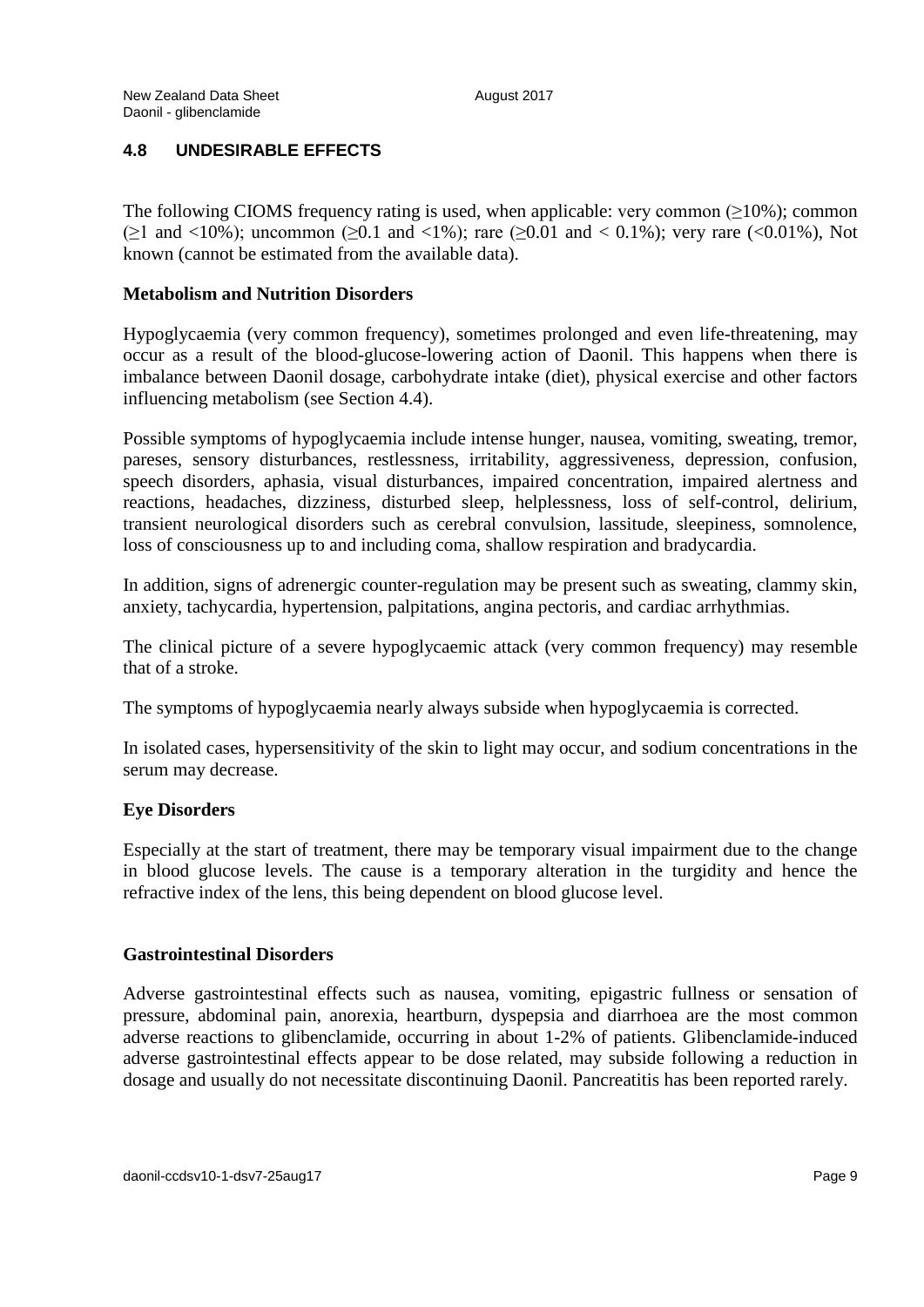## **Hepatobiliary Disorders**

Increased liver enzymes (AST, ALT), abnormal liver function, cholestasis, cholestatic hepatitis, granulomatous hepatitis and bilirubinaemia has been reported with sulphonylureas.

In isolated cases, there may be hepatitis, elevation of liver enzyme levels and/or cholestasis and jaundice, which may lead to life-threatening liver failure but can regress after withdrawal of glibenclamide.

#### **Blood and Lymphatic System Disorders**

Anaemia, leukopaenia, thrombocytopaenia, thrombocytopaenic purpura, agranulocytosis, pancytopaenia, eosinophilia, haemolytic anaemia, aplastic anaemia, bone marrow aplasia, eosinophilia and coagulation disorders have been reported with sulphonylureas. Potentially lifethreatening changes in the blood picture may occur. They may include, mild to severe thrombocytopaenia (e.g. presenting as purpura) and, in isolated cases, haemolytic anaemia, erythrocytopaenia, leucopaenia, granulocytopaenia, agranulocytosis, and (for example, due to myelosuppression) pancytopaenia. In principle, these reactions are reversible once glibenclamide has been withdrawn.

#### **Immune System Disorders**

Occasionally, hypersensitivity reactions, allergic or pseudoallergic reactions may occur, e.g. in the form of itching or rashes. A hypersensitivity reaction may be directed against glibenclamide itself, but may alternatively be triggered by excipients. Allergy to sulphonamide derivatives may also be responsible for an allergic reaction to glibenclamide. In isolated cases, mild reactions in the form of urticaria, may develop into serious and event life-threatening reactions with dyspnoea and fall in blood pressure, sometimes progressing to shock. In the event of urticaria, a physician must therefore be notified immediately.

#### **Skin and Subcutaneous Disorders**

Allergic skin reactions e.g. pruritus, erythema, urticaria, erythematous and maculo-papular and bullous skin eruptions or psoriasiform drug eruptions occur in 1.5% of treated patients. These may be transient and may disappear despite continued use of glibenclamide; if skin reactions persist, the drug should be discontinued. In isolated cases, allergic vasculitis may arise and, in some circumstances, may be life-threatening. Porphyria cutanea tarda and pellagra-like changes have been reported with sulphonylureas.

#### **Investigations**

Daonil, like all sulfonylureas, can cause weight gain (common frequency).

#### **In the event of an adverse effect, the patient must consult a physician**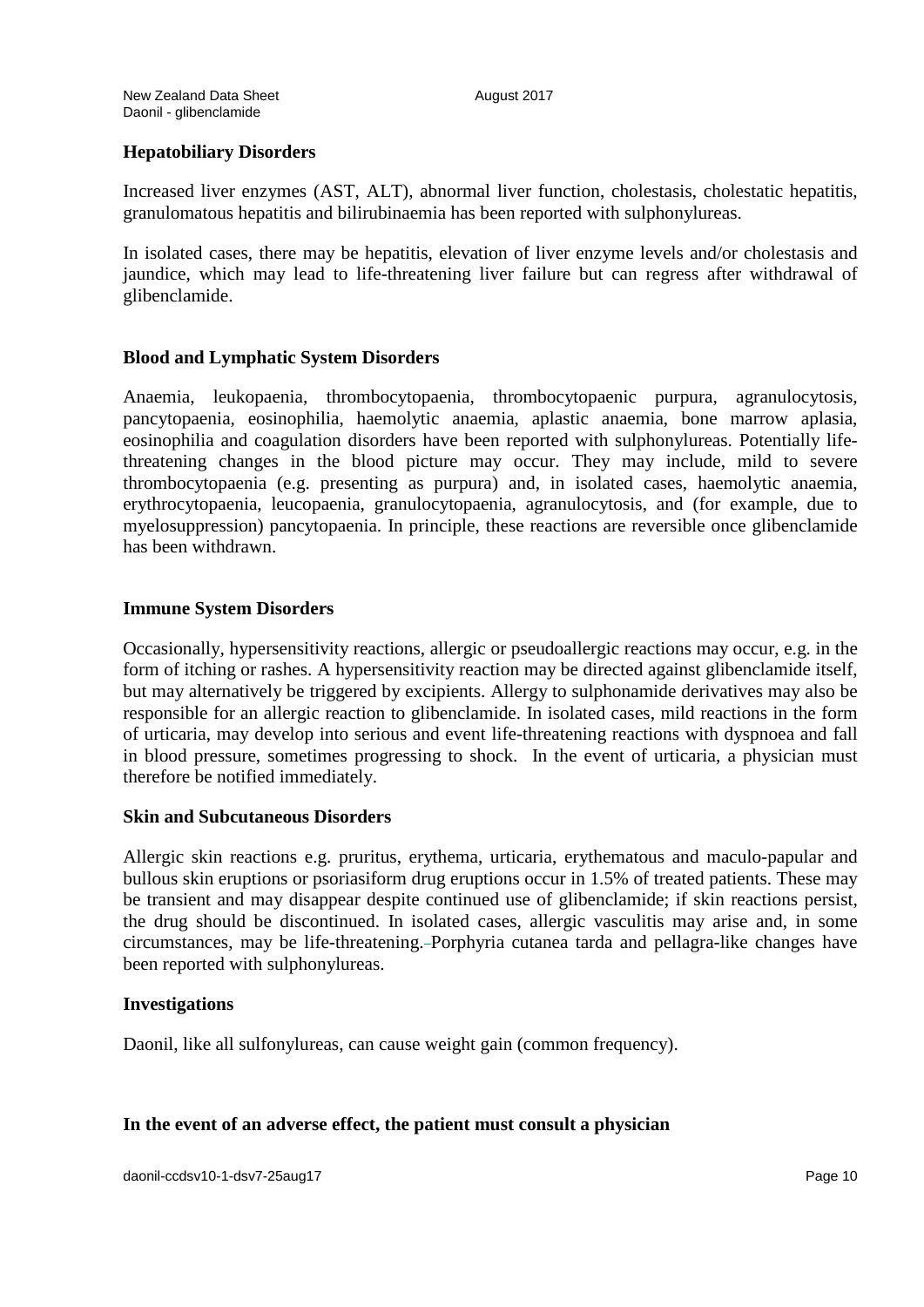Reporting suspected adverse reactions after authorisation of the medicine is important. It allows continued monitoring of the benefit/risk balance of the medicine. Healthcare professionals are asked to report any suspected adverse reactions using the following link: https://nzphvc.otago.ac.nz/reporting/

#### **4.9 OVERDOSE**

#### **Signs and Symptoms**

Acute overdosage as well as long-term treatment with too high a dose of glibenclamide may lead to severe, protracted, life-threatening hypoglycaemia.

#### **Management**

As soon as an overdose of Daonil has been discovered, a physician must be notified without delay. The patient must immediately take sugar, if possible in the form of glucose, unless a physician has already undertaken responsibility for treating the overdose.

Careful monitoring is essential until the physician is confident that the patient is out of danger. It must be remembered that hypoglycaemia and its clinical signs may recur after initial recovery.

Admission to hospital may sometimes be necessary - even as a precautionary measure. In particular, significant overdoses and severe reactions with signs such as loss of consciousness or other serious neurological disorders are medical emergencies and require immediate treatment and admission to hospital.

If, for example, the patient is unconscious, an intravenous injection of concentrated glucose solution is indicated (for adults starting with 40 mL of 20% solution, for example). Alternatively in adults, administration of glucagon, e.g. in doses of 0.5 to 1 mg i.v., s.c. or i.m., may be considered.

In particular when treating hypoglycaemia in infants and young children, the dose of glucose given must be very carefully adjusted in view of the possibility of producing dangerous hyperglycaemia, and must be controlled by close monitoring of blood glucose.

Patients who have ingested life-threatening amounts of Daonil require detoxification (e.g. by medicinal charcoal).

After acute glucose replacement has been completed, it is usually necessary to give an intravenous glucose infusion in lower concentration so as to ensure that the hypoglycaemia does not recur. The patient's blood glucose level should be carefully monitored for at least 24 hours. In severe cases with a protracted course, hypoglycaemia, or the danger of slipping back into hypoglycaemia, may persist for several days.

Contact the Poisons Information Centre on 0800 POISON or 0800 764 766 for advice on the management of overdosage.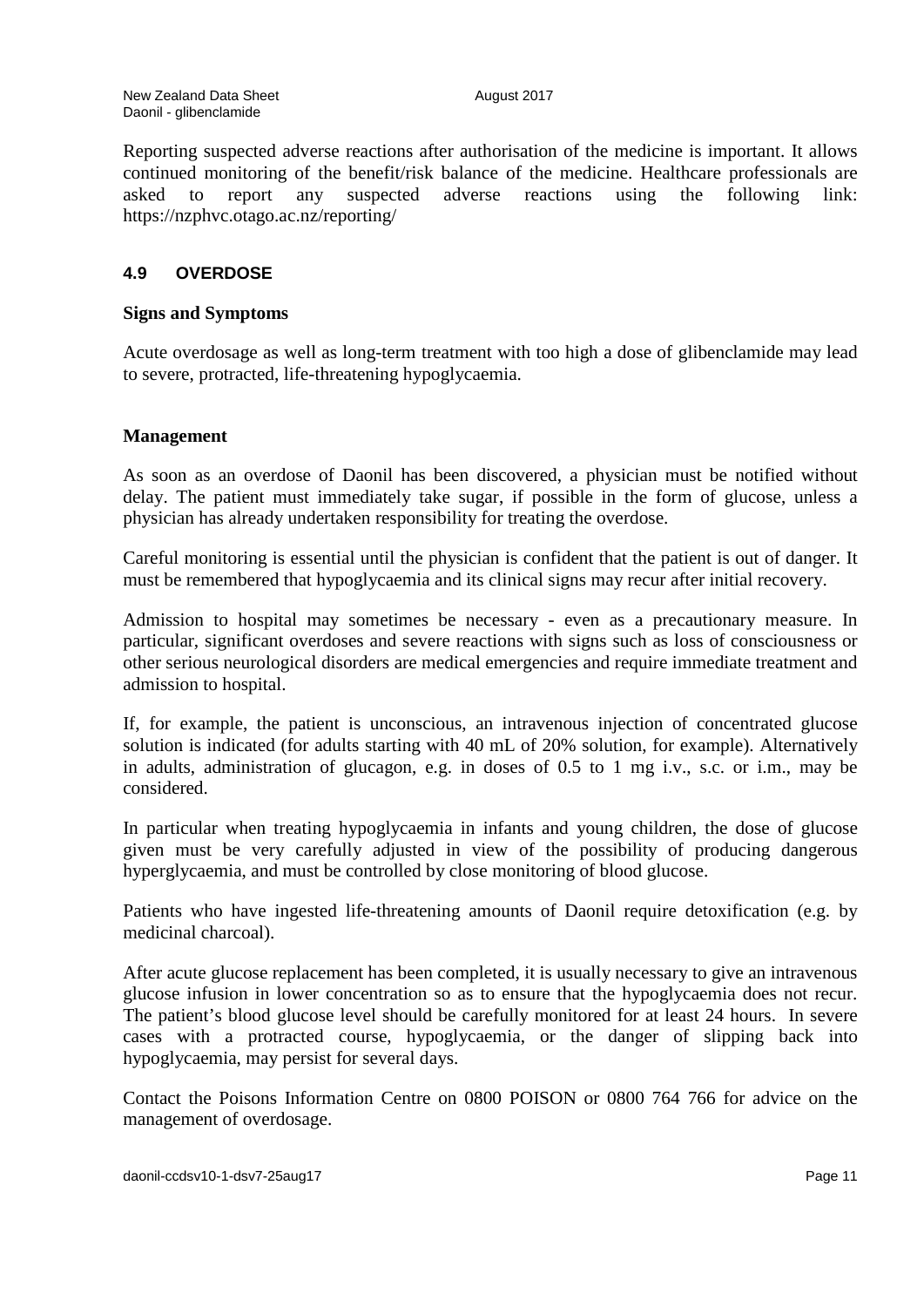# **5 PHARMACOLOGICAL PROPERTIES**

## **5.1 PHARMACODYNAMIC PROPERTIES**

Glibenclamide appears to lower the blood glucose acutely in healthy individuals and patients with type 2) diabetes by stimulating the release of insulin from the pancreas, an effect dependent upon functioning beta cells. It acts in concert with glucose (improved sensitivity of beta cells to physiological glucose stimulus) and leads to an insulin secretion in the rhythm of meals. Other mechanisms of the hypoglycaemic action associated with short term therapy appear to include reduction of basal hepatic glucose production and enhancement of peripheral insulin action at post-receptor (probably intracellular) sites.

With chronic administration of glibenclamide in patients with type 2 diabetes, the improvement in glucose tolerance persists despite a gradual decline in glucose- or meal-stimulated secretion of insulin towards pretreatment levels. Extrapancreatic effects appear to contribute substantially to the hypoglycaemic action of the drug during long term administration. The effects appear to include enhanced peripheral sensitivity to insulin and reduction of basal hepatic glucose production. There is evidence that glibenclamide enhances the peripheral action of insulin at postreceptor (probably intracellular) sites and increases insulin binding and/or the number of insulin receptors.

Glibenclamide also exerts a direct inhibitory effect on glucagon-producing alpha cells of the pancreas and increases the release of somatostatin. However, these two pancreatic extra-beta cell actions may play only a minor clinical role.

In addition to its blood glucose lowering effect, glibenclamide has a mild diuretic action and increases free water clearance.

## **5.2 PHARMACOKINETIC PROPERTIES**

#### **Absorption, Metabolism and Excretion**

Glibenclamide is nearly completely absorbed  $(84 \pm 9\%)$  after oral administration and is extensively bound (99%) to serum proteins. The peak serum concentration is reached in 2-6 hours after taking a 5 mg tablet of Daonil and falls within 24 hours to less than 5% of the peak value. The area under the serum concentration time curve (AUC) increases in proportion to increasing doses. Food apparently does not affect the rate or extent of absorption of glibenclamide.

Multiple-dose studies with glibenclamide in diabetic patients demonstrate drug level concentration-time curves similar to single-dose studies, indicating no build-up of drug in tissue depots. In non-fasting diabetic patients, the hypoglycaemic action of a single morning dose of glibenclamide persists for 24 hours.

Serum concentrations of glibenclamide appear to decline in a biphasic manner. The elimination half-life of glibenclamide after intravenous dosage is approximately 2 hours, and 2 to 5 hours after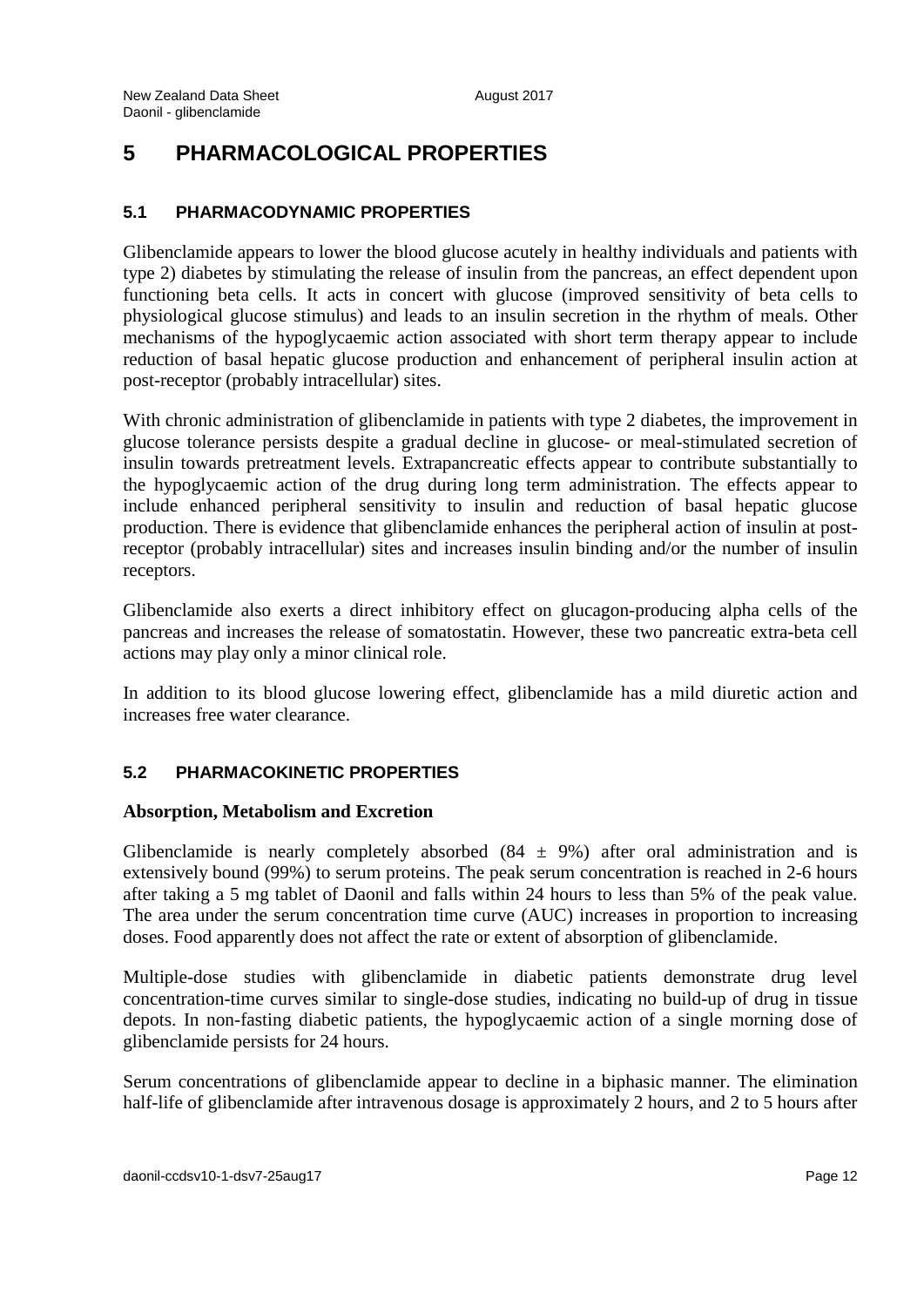oral administration. Some reports indicate a longer half-life of 8 to 10 hours in patients with diabetes.

Glibenclamide is completely metabolised in the liver. The drug is metabolised at the cyclohexyl ring principally to a 4-trans-hydroxy derivative. A second metabolite, the 3-cis-hydroxy derivative, also occurs. These metabolites contribute some hypoglycaemic action; they are weakly active (0.25% and 2.5%, respectively, as glibenclamide) in rabbits.

Glibenclamide is excreted as metabolites in the bile and urine, approximately 50% by each route. In patients with renal insufficiency, depending on the degree of the renal excretion disorder, there is increased elimination of metabolites via the bile. This dual excretory pathway is qualitatively different from that of other sulphonylureas, which are excreted primarily in the urine.

## **5.3 PRECLINICAL SAFETY DATA**

There are no pre-clinical data of any relevance to the prescriber, which are additional to those already included in other sections.

## **6 PHARMACEUTICAL PARTICULARS**

#### **6.1 LIST OF EXCIPIENTS**

Lactose monohydrate Maize starch Pregelatinised maize starch Purified talc Colloidal anhydrous silica Magnesium stearate

## **6.2 INCOMPATIBILITIES**

Not applicable.

#### **6.3 SHELF LIFE**

3 years.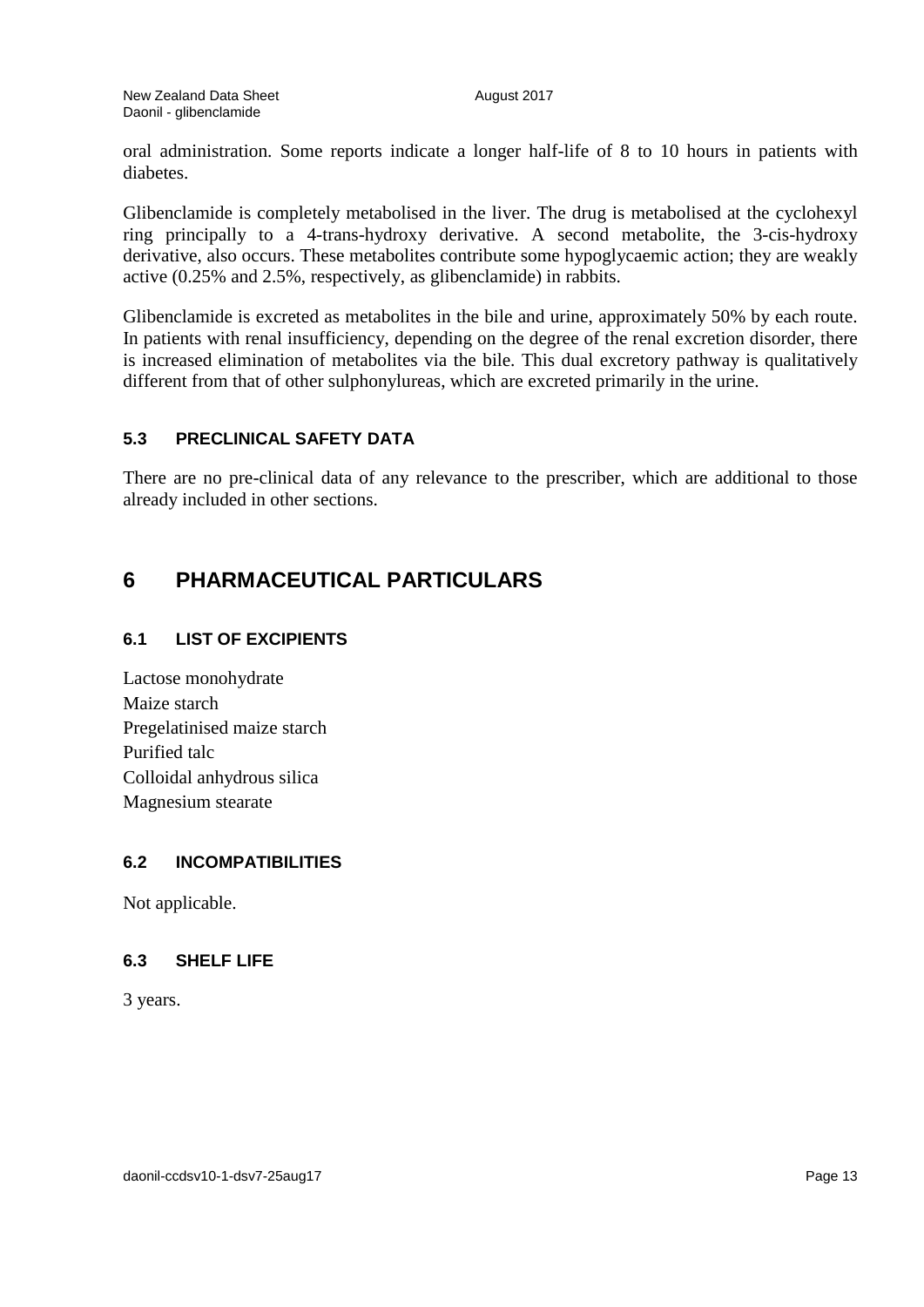## **6.4 SPECIAL PRECAUTIONS FOR STORAGE**

Store below 25ºC. Protect from light.

## **6.5 NATURE AND CONTENTS OF CONTAINER**

Each blister pack of Daonil contains 100 x 5 mg tablets.

## **6.6 SPECIAL PRECAUTIONS FOR DISPOSAL**

No special requirements.

## **7 MEDICINE SCHEDULE**

Prescription Medicine

## **8 SPONSOR**

sanofi-aventis new zealand limited Level 8, 56 Cawley Street, Ellerslie AUCKLAND Freecall No: 0800 283 684

## **9 DATE OF FIRST APPROVAL**

31 December 1969

## **10 DATE OF REVISION OF THE TEXT**

25 August 2017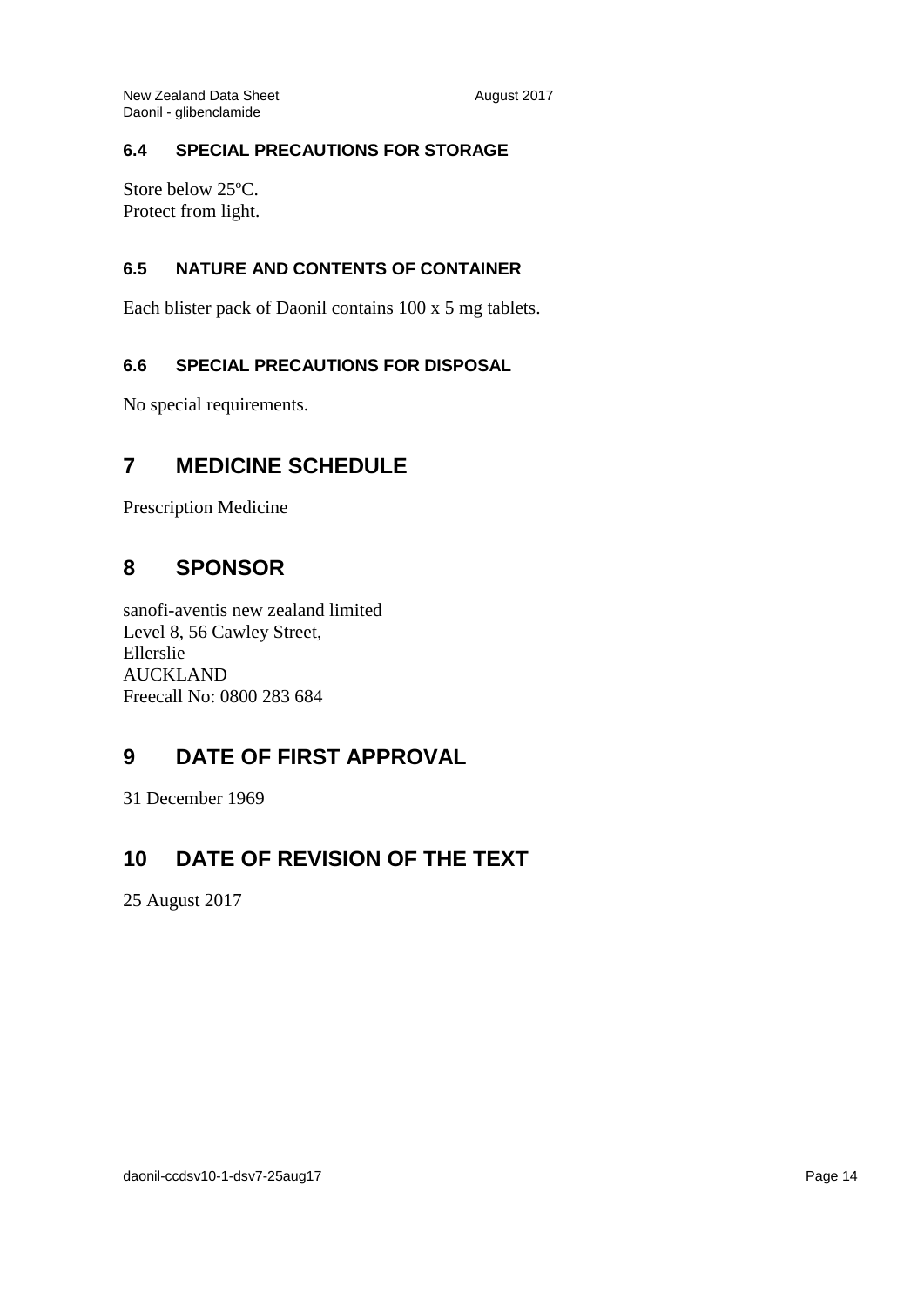# **10.1 SUMMARY TABLE OF CHANGES**

| <b>Section changed</b>     | <b>Summary of new information</b>                                                                                                                                                                                                                                                                                                                                                                                                                                                                                     |
|----------------------------|-----------------------------------------------------------------------------------------------------------------------------------------------------------------------------------------------------------------------------------------------------------------------------------------------------------------------------------------------------------------------------------------------------------------------------------------------------------------------------------------------------------------------|
| $\overline{2}$             | Excipient reference statement added.                                                                                                                                                                                                                                                                                                                                                                                                                                                                                  |
| 4.2, 4.3, 4.4, 4.5 and 4.8 | Updated section references.                                                                                                                                                                                                                                                                                                                                                                                                                                                                                           |
| 4.4                        | Global request to amend statement<br>referring to cardiovascular events and risk<br>of with glibenclamide use. Precaution has<br>been strengthened changing 'events' to<br>'mortality'. Reference to glipizide also<br>removed.                                                                                                                                                                                                                                                                                       |
|                            | 'Very common' frequency added in relation<br>to severe hypoglycaemic attack.                                                                                                                                                                                                                                                                                                                                                                                                                                          |
| 4.8                        | Updated section heading according to<br>MedDRA SOC and CCDSv10.1 with the<br>addition of the CIOMS frequency rating.<br>Global request to remove stroke and<br>myocardial infarction. Duplicated the<br>information regarding symptoms of<br>hypoglycaemia currently in section 4.4 as it<br>relates to both sections. Corrected spelling<br>of urticaria (previously urticarial) and<br>thrombocytopaenia (previously<br>thrombopaenia). Added information<br>regarding reporting of suspected adverse<br>reactions. |
| 5.3                        | Added statement 'no pre-clincal data'.                                                                                                                                                                                                                                                                                                                                                                                                                                                                                |
| 6.2                        | Added 'not applicable'.                                                                                                                                                                                                                                                                                                                                                                                                                                                                                               |
| 6.3                        | Added '3 years' as per TPDR.                                                                                                                                                                                                                                                                                                                                                                                                                                                                                          |
| 6.4                        | Added 'Protect from light' as per TPDR.                                                                                                                                                                                                                                                                                                                                                                                                                                                                               |
| 6.5                        | Added 'blister' as per TPDR                                                                                                                                                                                                                                                                                                                                                                                                                                                                                           |
| 6.6                        | Added 'no special requirements'.                                                                                                                                                                                                                                                                                                                                                                                                                                                                                      |
| 8                          | Added freecall number: 0800 283 684.                                                                                                                                                                                                                                                                                                                                                                                                                                                                                  |
| 9                          | Added date of approval '31 December<br>1969' as per TPDR.                                                                                                                                                                                                                                                                                                                                                                                                                                                             |
| 10                         | Updated to 25 August 2017                                                                                                                                                                                                                                                                                                                                                                                                                                                                                             |